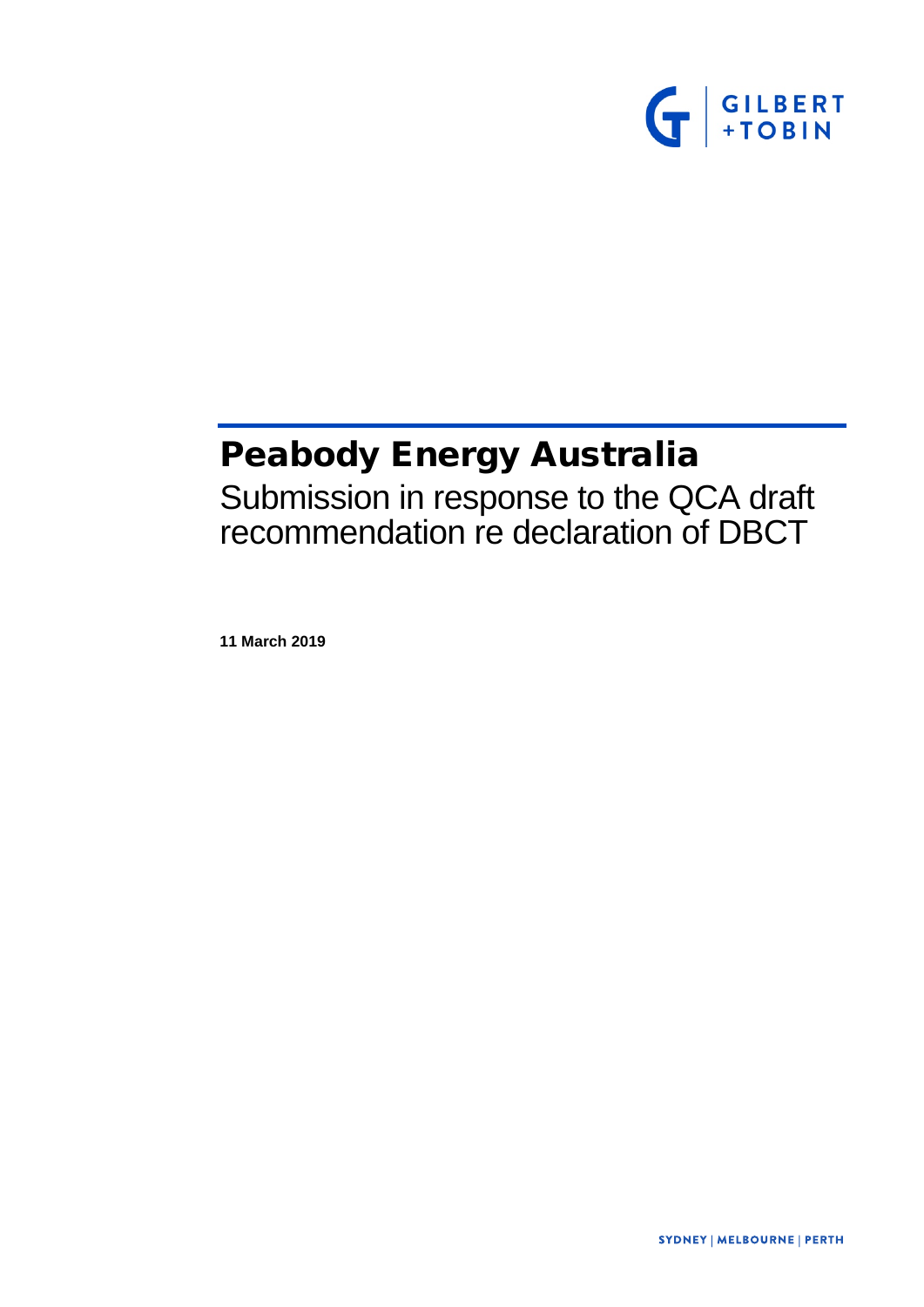| <b>Contents</b> |                                                                        |                                                                | Page           |
|-----------------|------------------------------------------------------------------------|----------------------------------------------------------------|----------------|
| 1               |                                                                        | Executive summary                                              |                |
| $\overline{2}$  | The relevant market                                                    |                                                                | $\overline{2}$ |
|                 | 2.1                                                                    | Superior blending capability at DBCT                           | $\overline{2}$ |
|                 | $2.2\,$                                                                | Cost differential between DBCT and Abbot Point                 | 3              |
|                 | 2.3                                                                    | Costs of switching between rail systems                        | 3              |
|                 | 2.4                                                                    | Constraints on DBCTM in the relevant market                    | 4              |
| 3               | Meeting foreseeable demand at least cost (criterion (b))               |                                                                | 5              |
|                 | 3.1                                                                    | Foreseeable demand                                             | 5              |
|                 | 3.2                                                                    | Meeting foreseeable demand                                     | 6              |
| 4               | Promoting competition (criterion (a))                                  |                                                                | 6              |
|                 | 4.1                                                                    | Effect in the coal tenements market                            | 6              |
|                 | 4.2                                                                    | Peabody's future participation in the coal tenements<br>market | 7              |
| 5               | State significance and the public interest (criteria (c) and (d))<br>7 |                                                                |                |

.....................................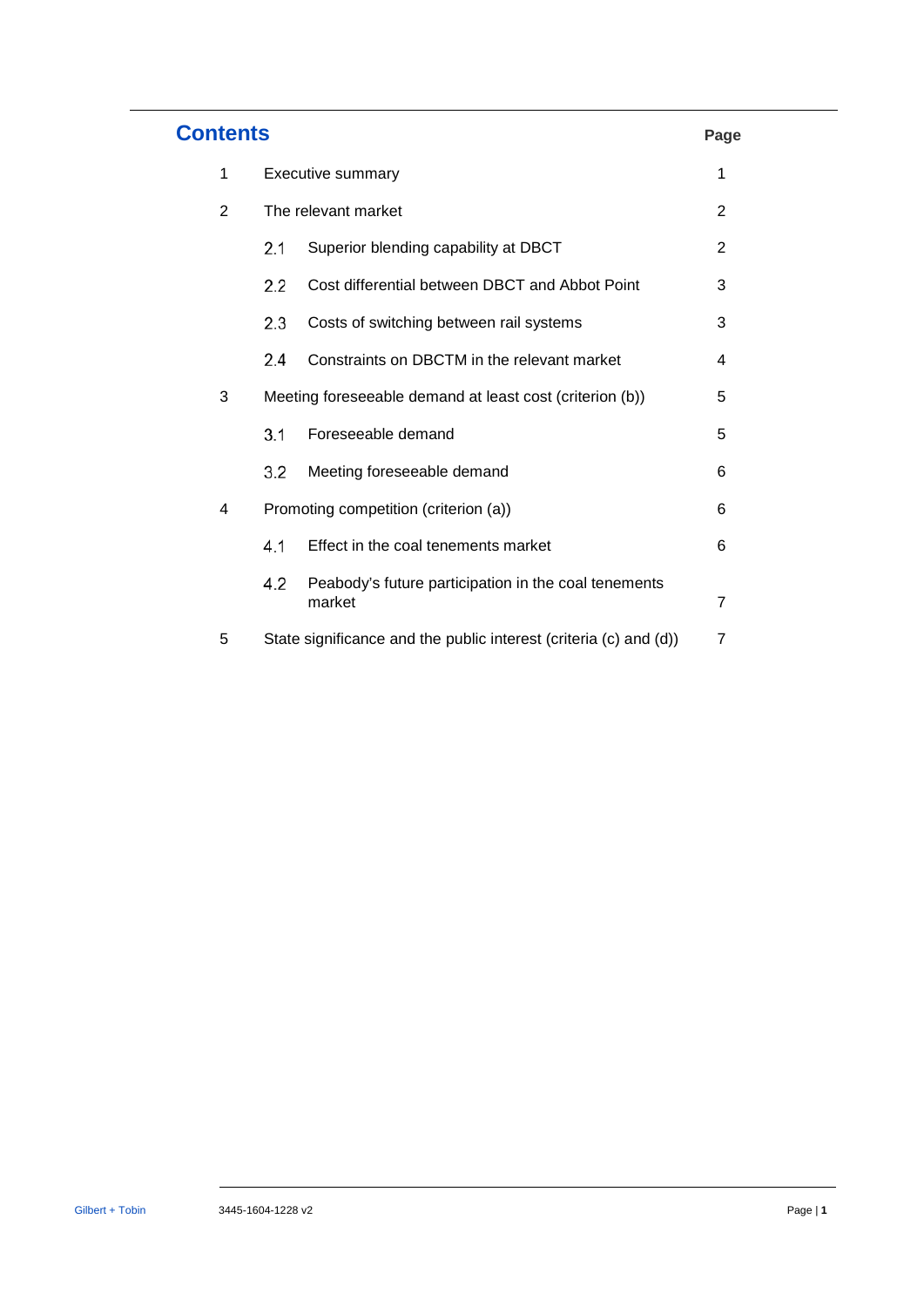### **1 Executive summary**

- 1 Peabody Energy Australia (**Peabody**) welcomes this opportunity to respond to the QCA draft recommendation in relation to its review of the declaration for the Dalrymple Bay Coal Terminal (**DBCT**) (**Draft Recommendation**).
- 2 Peabody is a member of the DBCT User Group, and supports the detailed submissions made by the User Group in relation to the Draft Recommendation. This brief submission is intended to supplement the User Group's submission, by providing additional information and comments which reflect Peabody's specific circumstances. In particular, we are able to provide further specific information and comments reflecting our experience in using the Hay Point supply chain, to support the QCA's analysis.
- 3 Peabody supports the conclusions reached by the QCA on each of the declaration criteria.
- 4 Our key comments on the Draft Recommendation are as follows:
	- (a) **The market in which the DBCT coal handling service is provided**. Peabody supports the conclusion ultimately reached by the QCA on the scope of the relevant market – that within the Goonyella system there are no effective substitutes for the DBCT coal handling service. This is consistent with Peabody's own experience, as explained in this submission. In particular, Peabody observes significant cost differences between shipping coal to DBCT and other terminals, such as the Abbot Point Coal Terminal (**APCT**). Peabody also considers that the DBCT coal handling service is distinct from services offered at other terminals, particularly in relation to blending capability.
	- (b) **Meeting foreseeable demand**. We consider that the QCA's estimate of foreseeable demand in the relevant market is likely to be overstated. This is because the "high case" forecast prepared by the QCA's consultants (MMI) does not reflect commercial reality, at least insofar as it relates to Peabody projects. We consider that the appropriate forecast of foreseeable demand is either the MMI "base case" or the WoodMacKenzie forecast prepared for the DBCT User Group. On either of these forecasts the existing facility is capable of meeting foreseeable demand, without expansion.

However we note that, even based on the QCA's highly conservative forecast of foreseeable demand, an expanded DBCT is clearly the least cost option for meeting this demand. Thus, criterion (b) is comfortably satisfied on any reasonable view of foreseeable demand.

- (c) **Promoting competition in the coal tenements market**. Peabody agrees with the QCA that, in the absence of declaration, there is likely to be a material distortion of competition in the coal tenements market in the Hay Point catchment area. This is consistent with Peabody's experience in considering new coal tenements in the Hay Point catchment area, which always involves an assessment of the likely terms of access at DBCT. In the absence of declaration, we expect that any 'new entrant' in this market will be at a significant competitive disadvantage.
- (d) **Promoting the public interest**. We also agree with the QCA that, on balance, declaration Declaration provides stability, certainty and transparency around the future operation of the Hay Point supply chain and the terms of access to DBCT. This will in turn support efficient investment across the supply chain, including in the market for coal tenements. Peabody considers that the administration and compliance costs associated with declaration (which are paid by Peabody and other users) are far outweighed by the benefits of increased stability, certainty and transparency brought about by declaration.
- 5 Peabody thanks the QCA for the opportunity to comment on the Draft Recommendation, and we look forward to further constructive engagement in relation to the declaration reviews.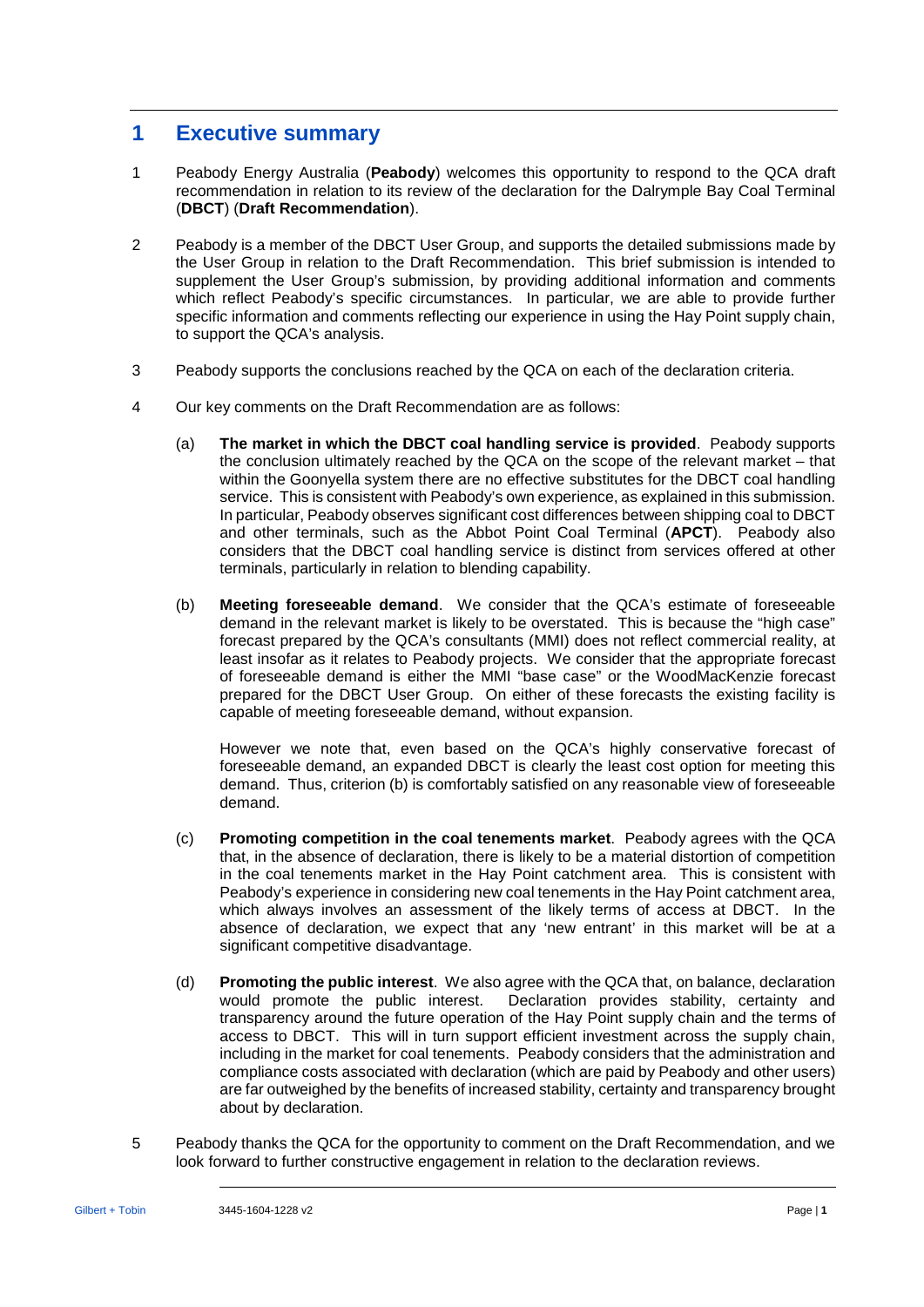### **2 The relevant market**

- 6 Peabody supports the approach to market definition adopted in the Draft Recommendation. The QCA's approach is appropriately focused on the extent to which other terminals provide a competitive constraint on DBCT.
- 7 Peabody also supports the conclusion ultimately reached by the QCA that within the Goonyella system there are no effective substitutes for the DBCT coal handling service. This is consistent with Peabody's own experience, as explained below.
- 8 In the remainder of this section, we provide further information which supports the QCA's conclusions regarding the lack of available substitutes for the DBCT coal handling service, for mines operating in the Goonyella system.

### $2.1$ **Superior blending capability at DBCT**

- 9 As noted in the Draft Recommendation, DBCT is able to offer blending options at the terminal.<sup>1</sup> DBCT offers homogenous blending on a consistent basis that caters to a wide variety of end customer requirements, and allows users to increase the value and saleability of their product range.
- 10 The DBCT blending options are a distinct market offering. Comparable blending options are not available at other terminals such as RGTanna, WICET or APCT.
- 11 At DBCT, coal is generally railed on a just in time basis to suit the cargo assembly nature of the terminal operation whereby the inloading and outloading operations of product are closely linked. The nature of this terminal operation, which is governed by the DBCT terminal regulations generally provides for loading on a dual (2) reclaim basis. This process in turn allows homogenous blending and blending of discreetly assembled stockpiles for each shipment
- 12

Peabody is able to achieve a variety of blending options that while in accordance with the Terminal Regulations, would not be possible at other ports such as RGTanna, WICET or APCT due to the nature of their handling operations.

13 By way of comparison, blending at RGTanna is by use of bulldozers pushing coal from large stockpiles into a coal-valve. While blending is available, it is not necessarily possible to maintain the same homogenous blending as with two reclaimers. The biggest difference is that, at RGTanna, the last coal on is generally the first coal off, whereas a stockpile at DBCT can be reclaimed by means of full bench lengths (top to bottom) or south-north and top-to bottom (effectively reducing length in smaller benches).



<span id="page-3-0"></span><sup>1</sup> Draft Recommendation, pp 19-20.

-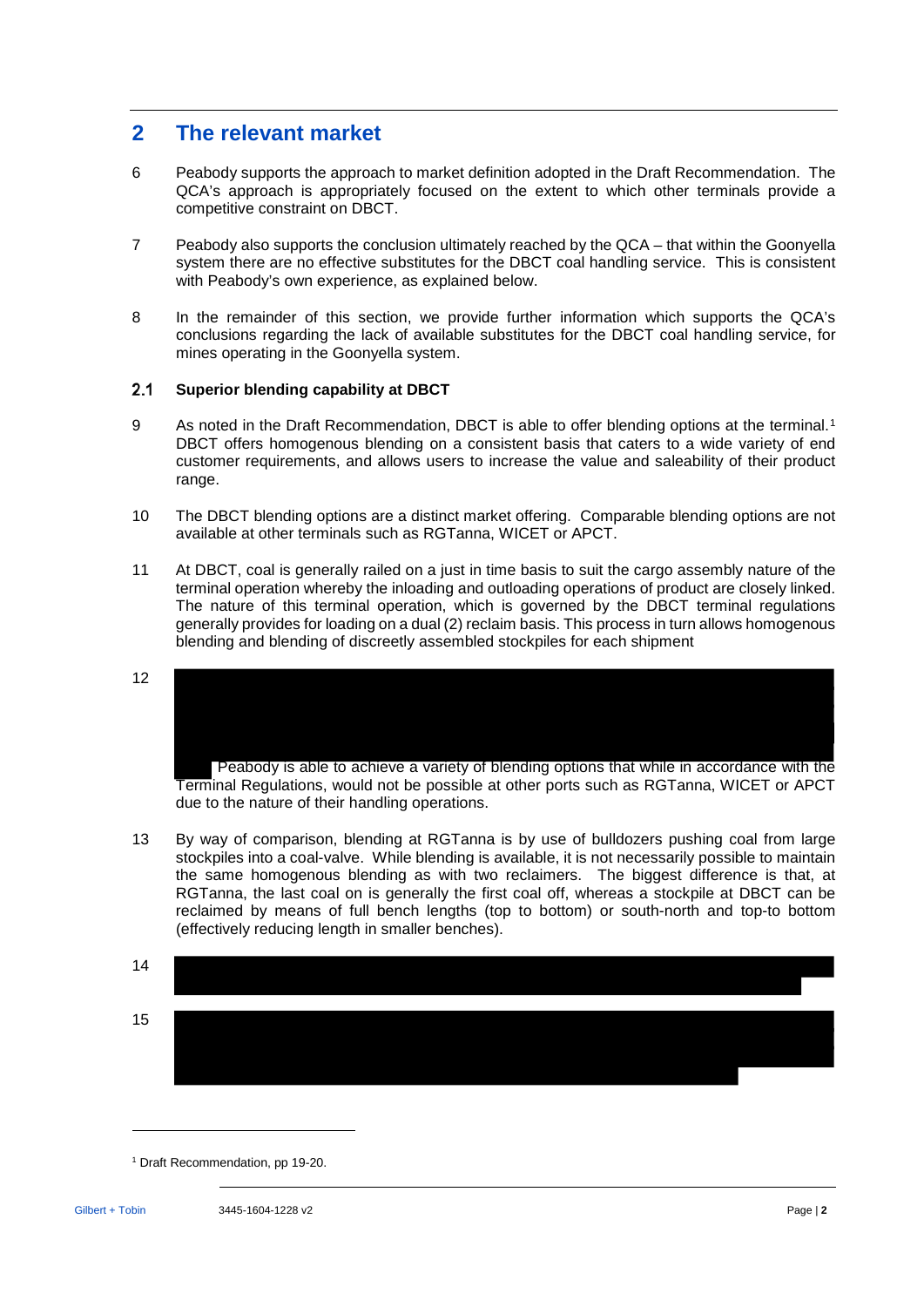16

#### $2.2$ **Cost differential between DBCT and Abbot Point**

- 17 The QCA has sought to independently model its own cost estimates for mines in the Goonyella system to transport coal to other coal handling terminals, relative to transporting coal to DBCT. While noting the cost estimates provided by the DBCT User Group, the QCA says that it has not seen the detailed assumptions or underlying data that underpin these calculations.
- 18 While different to the DBCT User Group estimates, the QCA's estimates support the same conclusion – that the average supply chain cost for a mine in the Goonyella system to access DBCT is substantially cheaper than that for accessing other terminals.
- 19 This conclusion is consistent with Peabody's own experience at the Middlemount mine. Peabody has previously noted that DBCT is a more proximate terminal and a significantly lower cost option for Middlemount, and that the only reason that coal is transported from this mine to APCT is that, at the time the mine was being developed, there was no clear pathway for provision of capacity at DBCT but there was a clear offer of capacity at APCT.
- 20 [Table 1](#page-4-0) below shows the cost of exporting coal from Middlemount through APCT and DBCT<sup>[2](#page-4-1)</sup>. As can be seen, the supply chain cost of exporting through APCT is approximately double the cost of exporting through DBCT. This further supports the QCA's conclusion regarding the relative cost of using different terminals for mines in the Goonyella system.

**Table 1: Supply chain cost for Middlemount of accessing alternative coal terminals (\$ / tonne)** 

<span id="page-4-0"></span>

#### $2.3$ **Costs of switching between rail systems**

21 In addition to significantly higher rail and port charges, switching between rail systems brings additional infrastructure costs for users.

-

<span id="page-4-1"></span><sup>&</sup>lt;sup>2</sup> Costs are correct as at May 2018 when supplied to the DBCT User Group advisors and formed part of the weighted average price analysist undertaken by PWC. The cost structure as at March 2019 is not materially different with a similar magnitude of difference between the 2 coal Terminals of DBCT and APCT.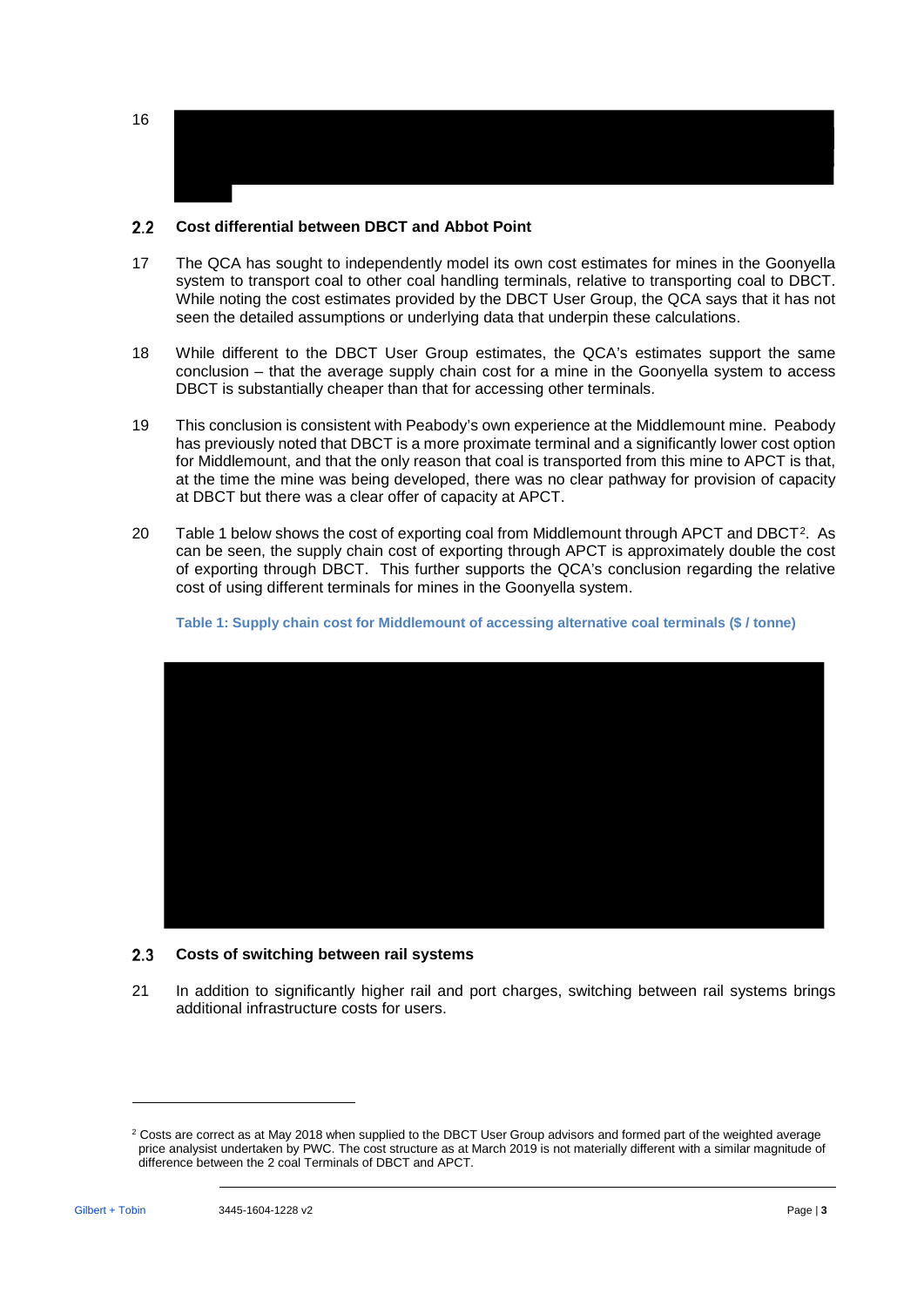- (a) Mine infrastructure costs
- 22 The QCA has invited further information regarding mine investment costs associated with switching between rail systems and terminals.
- 23 Peabody has previously noted that, in order to facilitate delivery to an alternative port, investment would be required at its mines to reconfigure parts of the rail network. For example, a mine that is configured to export through DBCT is likely to have a standard east facing rail turnout. If the mine were to switch to exporting through APCT, a turnout with the ability send trains north to APCT is required to facilitate efficient delivery on a consistent basis. While Middlemount's location on the Dysart branch line of the Goonyella system alleviates this requirement, the mines of Coppabella and North Goonyella would require additional infrastructure. We have not developed detailed costing for such investments, since Peabody has never seriously considered switching from one terminal to another. However we estimate that these investment costs would be material, and would vary depending on the site and its proximity to the main-line and other infrastructure, such as roads.
- 24 In addition, reconfiguration can reduce capacity from a particular mine, as re-configured trains or a change in traction type may be required. For example, whereas electric trains are used for export through DBCT, only diesel trains can operate on the APCT (Newlands network). In addition these trains are smaller in nominal size (7000t vs 10500t for a DBCT service on the Goonyella network) and as such are more expensive of a A\$/tonne.
- (b) Differences in rail system costs and charging structures
- 25 The cost comparison presented in [Table 1](#page-4-0) above shows that switching between rail systems (in that case switching from Goonyella to GAPE / Newlands) can lead to significantly higher above and below-rail charges.
- 26 Switching between rail systems can also lead to differences in how rail charges are structured, and consequently different incentives for how the rail system is used.
- 27 A recent example of this is Aurizon Network's proposal for different approaches to recovery of electrification costs in the Goonyella and Blackwater systems.[3](#page-5-0) Under the Aurizon Network proposal, the threshold for socialisation of electrification costs would be materially different in these two systems, leading to different incentives for use of electric trains. The proposal for different thresholds reflects different market dynamics in these two systems – in particular, different traction cost differentials and different levels of utilisation of electric infrastructure across the two systems.

### $2.4$ **Constraints on DBCTM in the relevant market**

- 28 Peabody agrees with the QCA that, apart from declaration and ongoing regulation by the QCA, there are no effective constraints on DBCTM exercising market power.
- 29 Peabody does not consider that, in the negotiation of access terms, terminal users (or prospective users) would be in a position to exercise countervailing power. As explained above and in the DBCT User Group submissions, the cost of switching to an alternative terminal would be very significant. Consequently, any threat by a prospective user to switch would not be credible.
- 30 Peabody also agrees with the QCA's view on the DBCTM proposed access framework. Under the proposed access framework there would be considerable discretion available to DBCTM in setting access terms and conditions of access. The proposed access framework would therefore not provide an effective constraint on DBCTM's ability to exercise market power. In short, the proposed framework should not be seen as a substitute for effective regulatory oversight.

-

<span id="page-5-0"></span>

<sup>3</sup> Aurizon Network, 2018 Electric Traction Draft Amending Access Undertaking Submission, November 2018.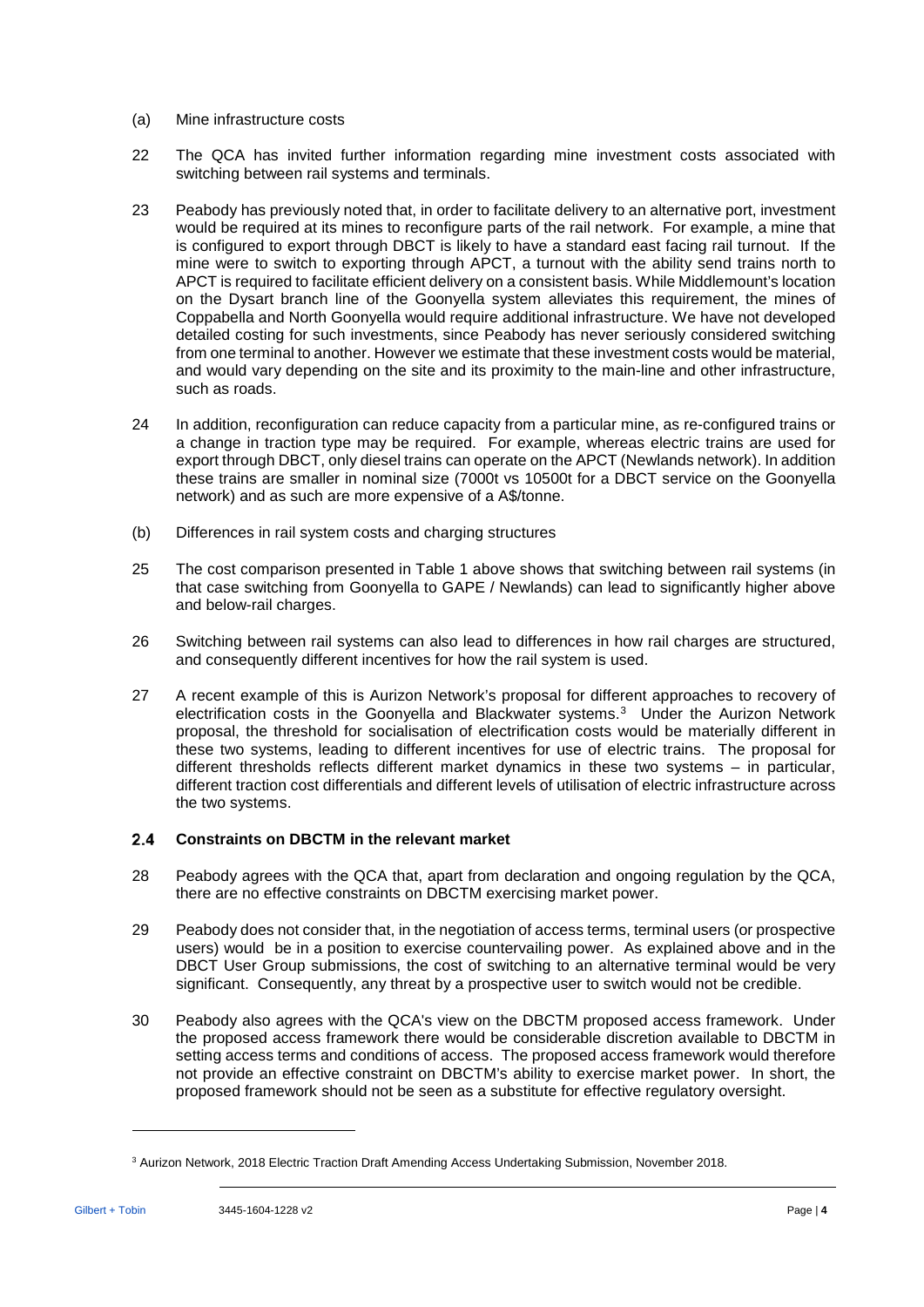### **3 Meeting foreseeable demand at least cost (criterion (b))**

- 31 Peabody supports the submissions of the DBCT User Group in relation to foreseeable demand and the ability of DBCT to meet this demand at least cost.
- 32 For reasons set out below and in the DBCT User Group submission, we consider that the QCA's estimate of foreseeable demand in the market is likely to be overstated. However, even based on this relatively high estimate of foreseeable demand, the QCA finds that DBCT can satisfy this demand at the least cost, compared to two or more terminals.
- 33 Therefore we consider that, if anything, the QCA's analysis is likely to be conservative, in the sense that it will understate the case for satisfaction of criterion (b). We consider that criterion (b) is comfortably satisfied, on any reasonable estimate of foreseeable demand.
- 34 In this section, we provide specific comments in relation to the QCA's demand forecasts, insofar as these are impacted by demand from Peabody mines. More comprehensive comments on the QCA's criterion (b) analysis are set out in the DBCT User Group submission.

### $3.1$ **Foreseeable demand**

- 35 Peabody supports the QCA's use of independent experts to review the forecasts of demand for the relevant market prepared by HoustonKemp for DBCT Management. The DBCT User Group has previously raised concerns with the HoustonKemp demand forecasts. It was because of these concerns that the DBCT User Group commissioned WoodMacKenzie to prepare independent forecasts, based on information as to the likely demand for services at DBCT from individual projects.
- 36 However Peabody has some concerns regarding the assumptions underpinning the "high case" forecasts prepared by the QCA's consultants, MMI. A number of these assumptions do not reflect commercial reality.

37

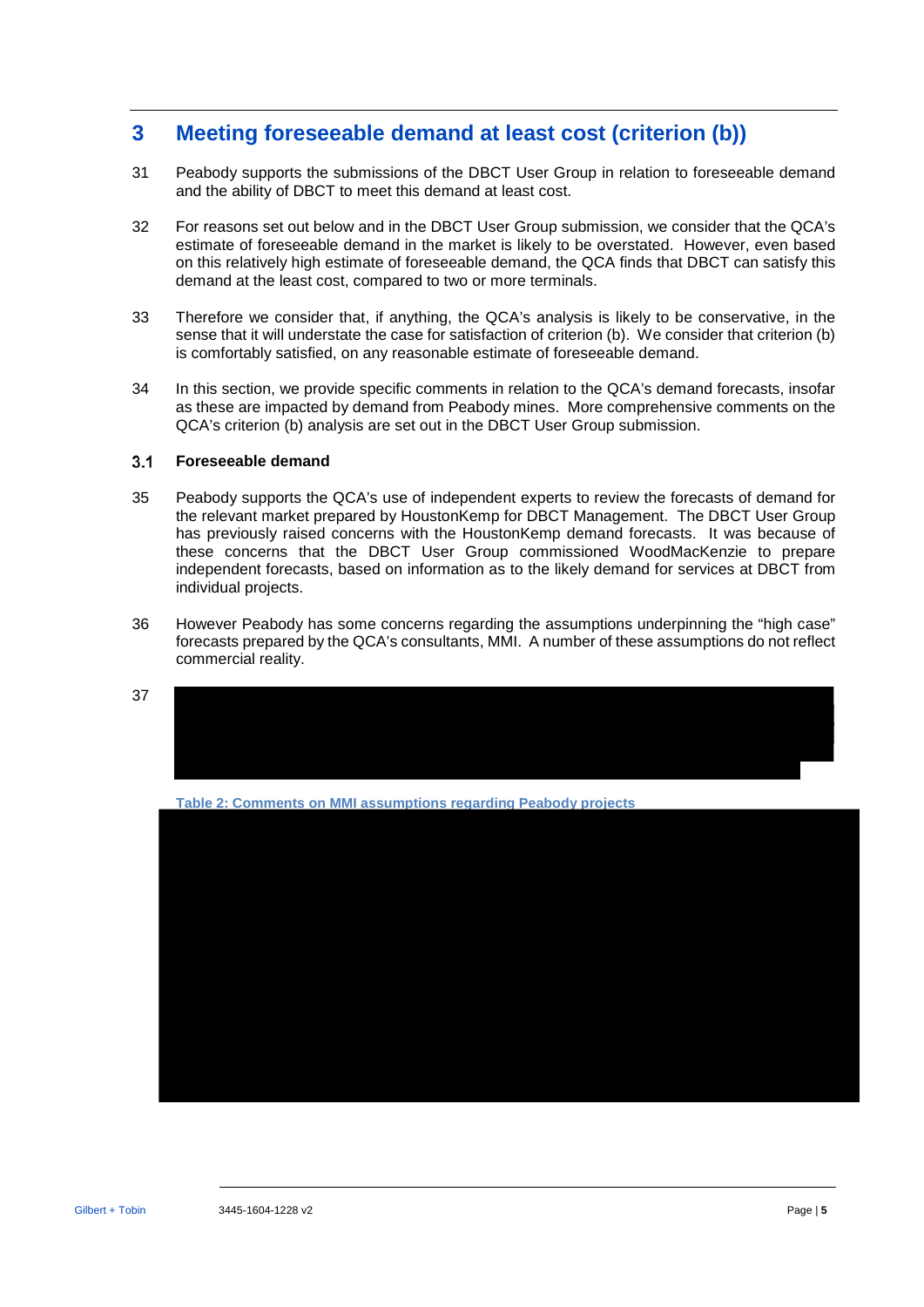

- 38 Given that the assumptions underpinning the MMI "high case" do not appear to reflect commercial reality, we consider that no weight should be placed on the "high case" forecasts. If the MMI advice is to be adopted by the QCA, the "base case" forecasts should be used for all years.
- 39 Alternatively, Peabody would be content for the WoodMacKenzie forecasts (submitted by the DBCT User Group) to be relied on for the QCA's criterion (b) analysis. Peabody considers that these forecasts are robustand reflect the best available independent information as to demand from mines in the Goonyella system over the declaration period. We note that while the granular detail within an annual basis (mine-by-mine detail) could be debated the overall demand for each year appears materially robust.

#### $3.2$ **Meeting foreseeable demand**

- 40 Peabody agrees with the QCA's approach to assessing the 'cost' of meeting foreseeable demand. In particular, we agree that under criterion (b), the relevant 'cost' is the total cost of meeting demand (including any sunk costs), not just the incremental cost to society. The amended criterion (b) calls for application of a 'natural monopoly' test, which necessarily involves consideration of sunk costs. On the other hand, the previous form of criterion (b) which was considered by the Tribunal in *Pilbara[4](#page-7-0)* invoked consideration of whether it was 'economic' to duplicate a facility – arguably a different form of assessment, more focused on incremental costs of duplication versus expansion.
- 41 In any event, we consider that in the present case this is somewhat academic. For reasons set out above, we consider that the appropriate forecast of foreseeable demand is either the MMI "base case" or the WoodMacKenzie forecast. On either of these forecasts the existing facility is capable of meeting foreseeable demand, without expansion.
- 42 Even based on the QCA's highly conservative forecast of foreseeable demand, an expanded DBCT is clearly the least cost option for meeting this demand.
- 43 Criterion (b) is therefore comfortably satisfied, on any reasonable view of foreseeable demand.

### **4 Promoting competition (criterion (a))**

### $4.1$ **Effect in the coal tenements market**

44 Peabody agrees with the QCA that, in the absence of declaration, there is likely to be a material distortion of competition in the coal tenements market in the Hay Point catchment area. This distortion is likely to arise due to a disparity in the terms of access to DBCT as between 'incumbent users' (i.e. those with existing access rights) and those needing to acquire capacity at DBCT.

-

<span id="page-7-0"></span>

<sup>4</sup> *In the matter of Fortescue Metals Group Limited* [2010] ACompT 2.